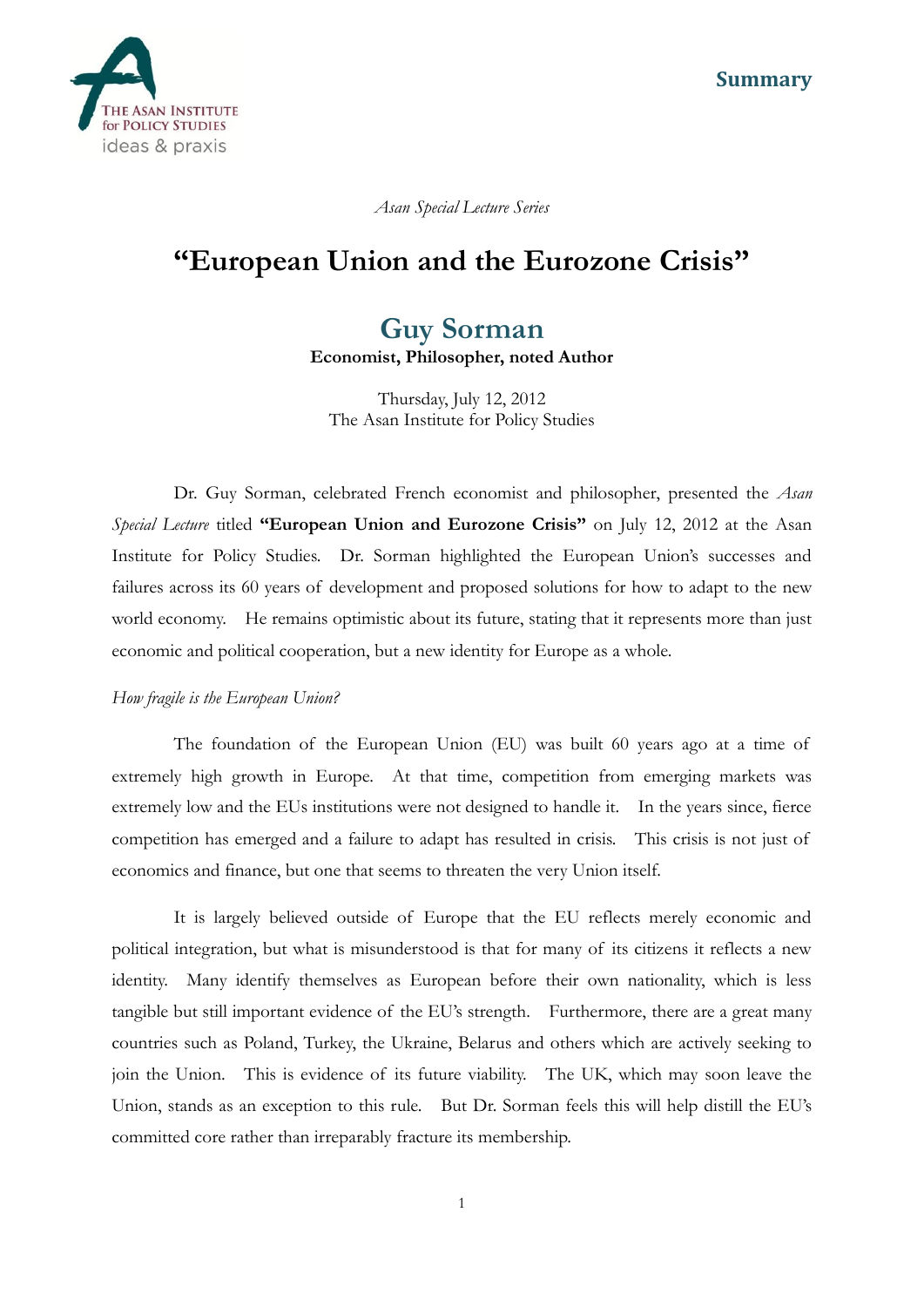## **Summary**



Finally, an examination of debt yields some dissonance in the perceived fragility of the EU and its member states. Belgium has large amounts of debt but it is not disparaged in the same way as Greece and Italy. Similarly, comparisons with the US reveal comparable levels of debt and growth, yet the United States is perceived as being much more stable.

## *Institutional reform and the way forward*

The European Union and Eurozone face a great many problems, but the solution is to focus on the right problem. Dr. Sorman identifies the obsolescence of the EU's institutions as the true cause of the crisis. First among them are the strong welfare systems built by several countries during past periods of high growth. In 1974, recession nearly broke the welfare states but the governments opted for deficit spending in place of reform, leaving their flaws in place. At the time, low competition and the relative ease of borrowing allowed such a strategy to work, but recently the market has grown more volatile. Many emerging markets have ceased buying bonds from European states, creating a debt crunch.

The second institutional failure is European aversion to unregulated markets. Emerging markets can now out-compete Europe by creating higher quality products at a lower cost, partially because their markets are less regulated. Indeed, the most labor-regulated countries in Europe are those with the highest unemployment. Countries such as Austria, Germany, and the Netherlands deregulated parts of their economies in the 1980s and have weathered the crisis much better, but there is still more to be done to fully adapt them to the new global system.

Finally, there remains the issue of those countries with cripplingly high interest rates on borrowing. They are the result of accumulated debt from 30 years of bad policy. The solution, then, is to fix the bad policies by deregulating labor markets and scaling back welfare states. Dr. Sorman sees a growing consensus among governments towards taking this path, giving him cause for optimism that EU countries can reduce their deficits and bring capital back to private investment.

The beneficiaries of the European system remain an obstacle. When French President Nicholas Sarkozy changed the retirement age to 62, France, "nearly had a revolution." This resistance comes from a lack of understanding and the failure of governments to adequately explain why reform is necessary. Furthermore, certain political parties seek to exploit popular